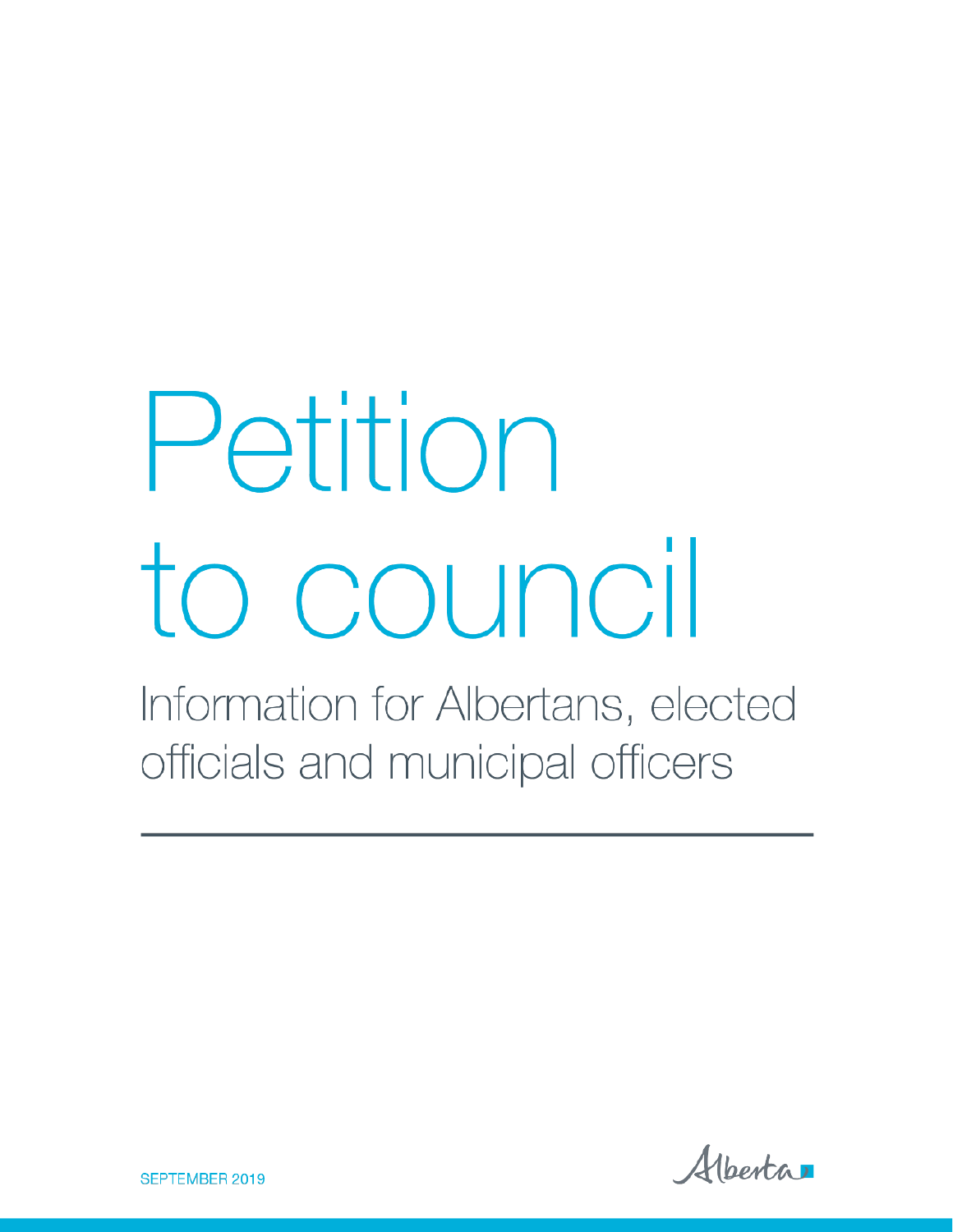© 2019 Government of Alberta Municipal Affairs September 2019 Petition to council: Information for Albertans, elected officials and municipal officers

The contents of this publication are intended to provide general information. Readers should not rely on the contents herein to the exclusion of independent legal advice.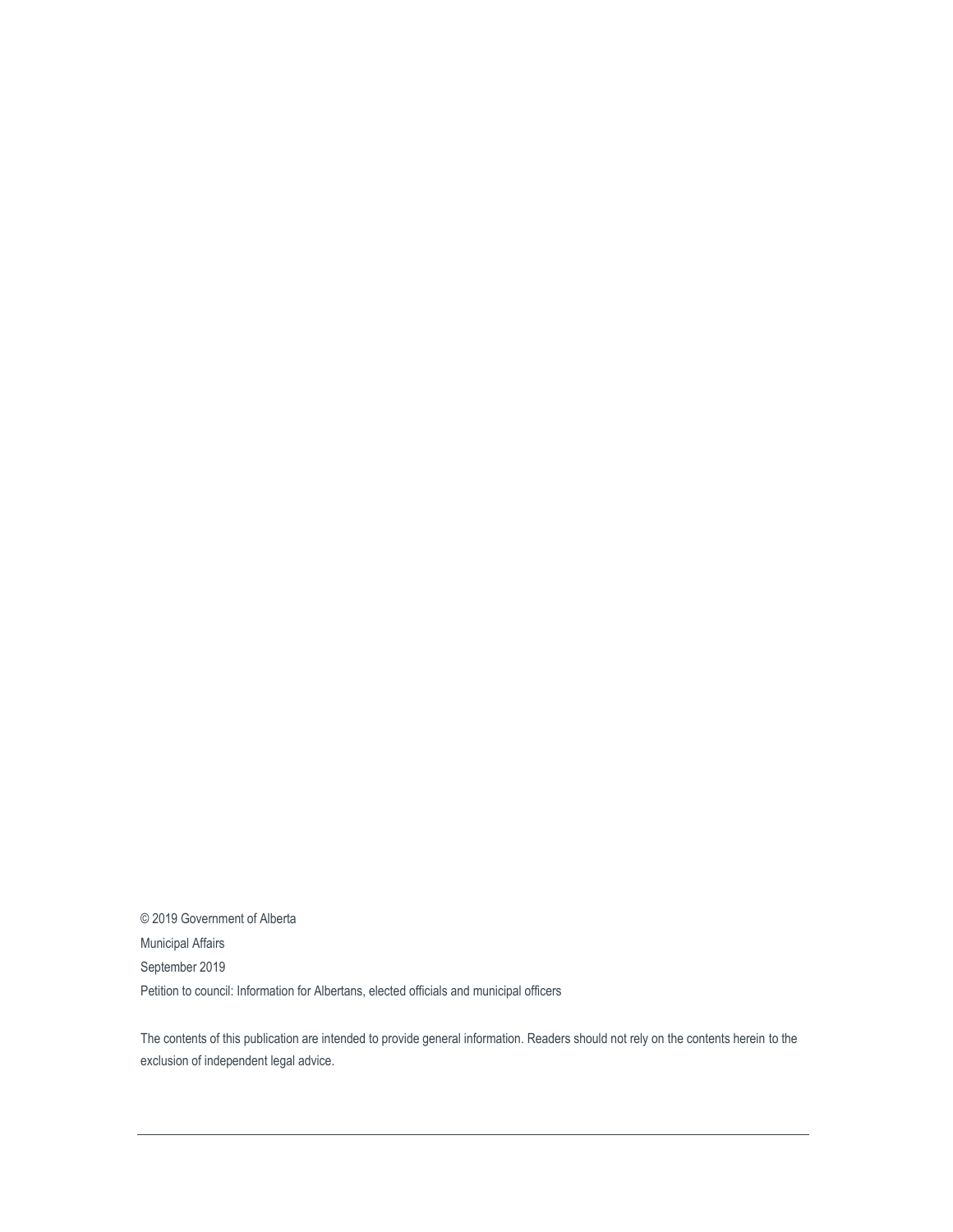# **Table of Contents**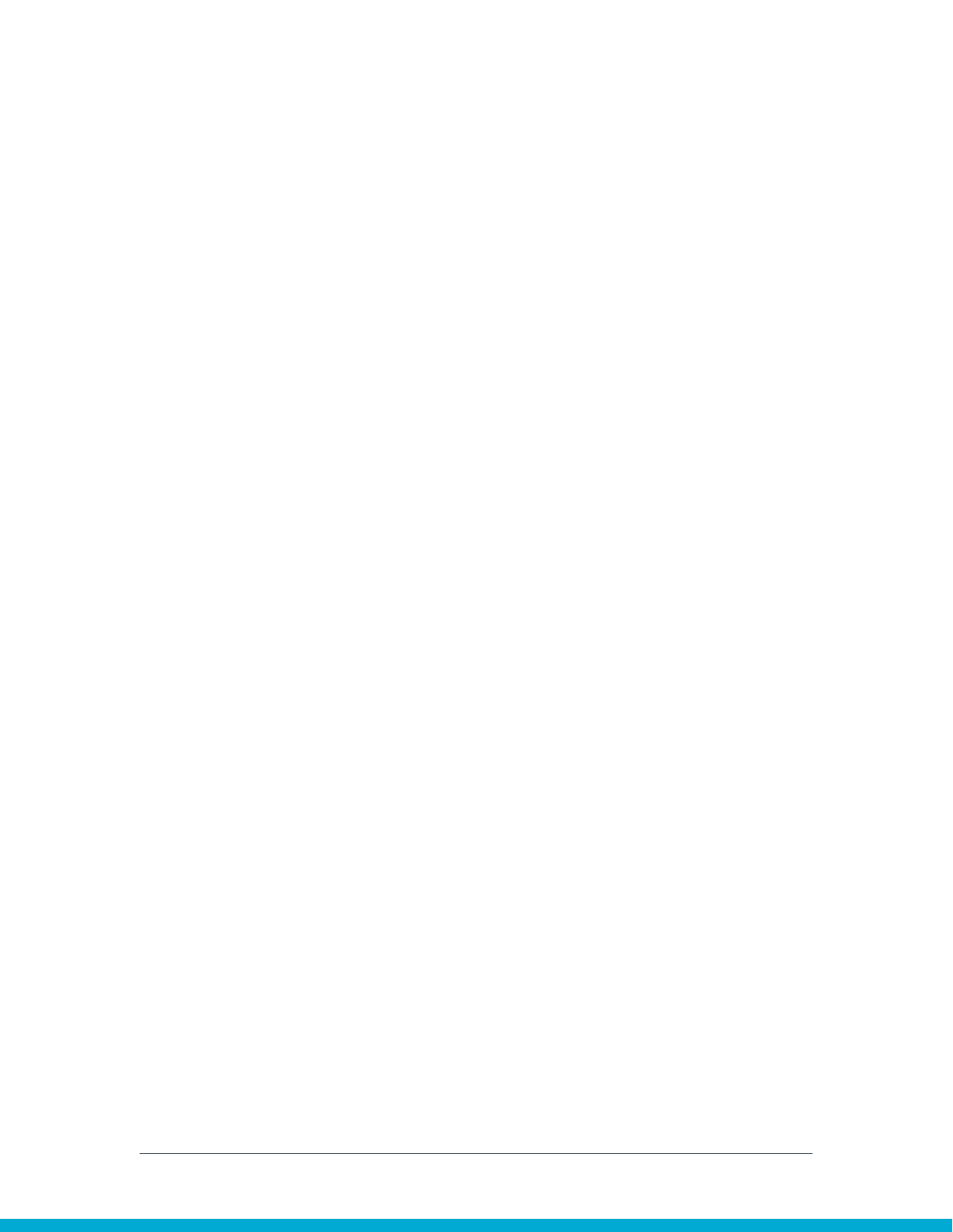## <span id="page-4-0"></span>Introduction

The intent of this document is to identify those areas of the *Municipal Government Act* (MGA) relating to petitions to council, and to supplement and explain the petitioning requirements. **This is not a legal document**. Only a brief summary of the petitioning requirements is provided here, therefore **do not** base your decisions on this summary alone, but instead use in conjunction with the appropriate legislation, including the municipality's petition bylaw.

Appendix A is a listing of the applicable references to petitions with in the MGA. Copies of the MGA and the *Local Authorities Election Act (*LAEA*)* can be obtained from the Queen's Printer bookstore.

Queen's Printer Bookstore Suite 700, Park Plaza Building 10611 – 98 Avenue NW Edmonton AB T5K 2P7 Phone: 780-427-4952 Fax: 780-452-0668 Email: [qp@gov.ab.ca](mailto:qp@gov.ab.ca) Website: [www.qp.alberta.ca](http://www.qp.alberta.ca/)

It is also very important that you **contact your municipal office** to obtain a copy of any municipal bylaw to ensure you are meeting the requirements that apply to a petition to the council of your municipality.

This document is only a guide to the legislation. Consult your solicitor for advice on specific situations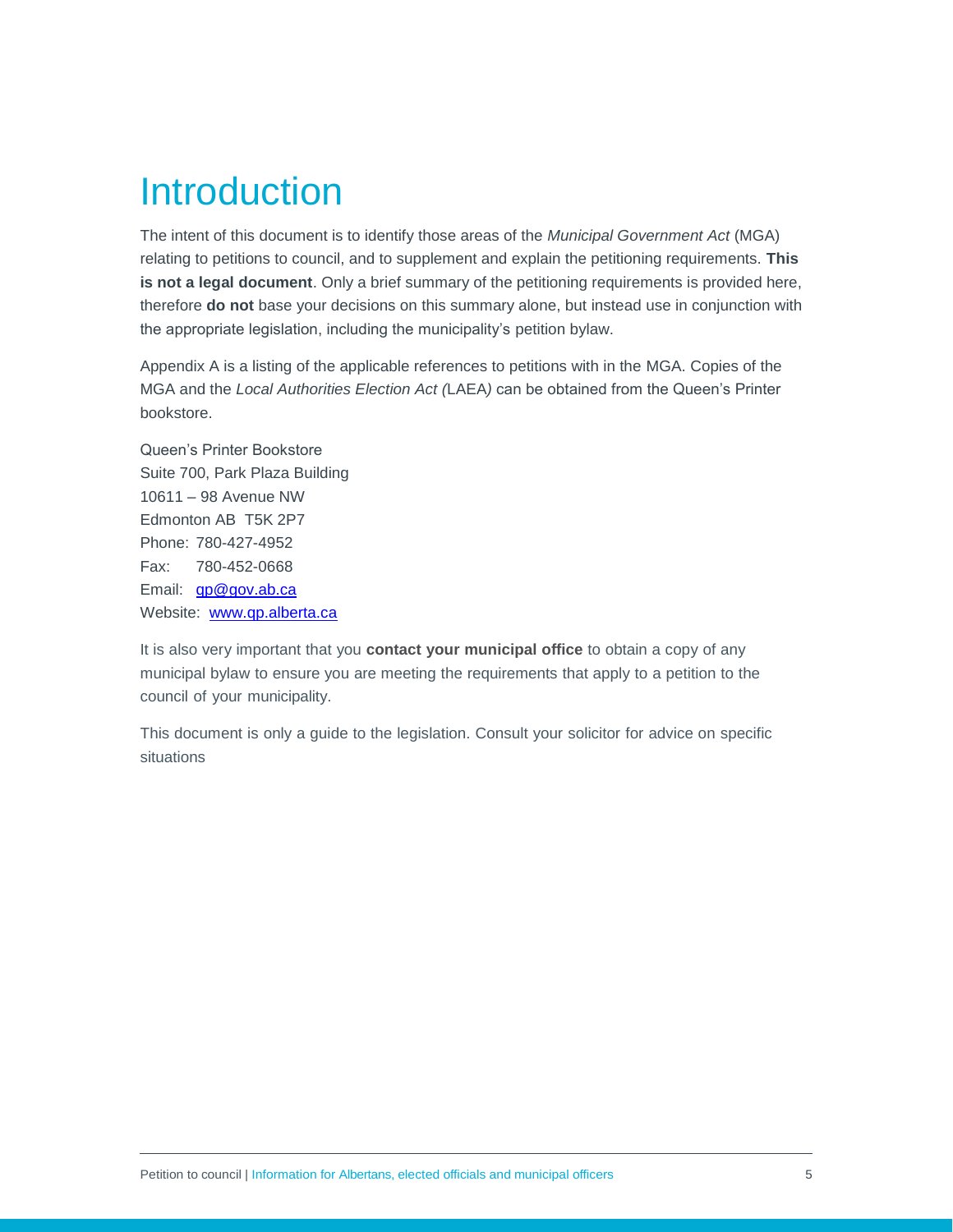## <span id="page-5-0"></span>**Definitions**

| <b>Bylaw</b>             | means a bylaw modifying petition requirements as described<br>in section 26.1 of the MGA.                                                                                                                                                                                                                                                                                                                                                                            |
|--------------------------|----------------------------------------------------------------------------------------------------------------------------------------------------------------------------------------------------------------------------------------------------------------------------------------------------------------------------------------------------------------------------------------------------------------------------------------------------------------------|
| CAO                      | means the Chief Administrative Officer of the municipality as<br>defined in section 1 of the MGA.                                                                                                                                                                                                                                                                                                                                                                    |
| <b>CEO</b>               | means the Chief Elected Official of the municipality as<br>defined in section 1 of the MGA.                                                                                                                                                                                                                                                                                                                                                                          |
| Council                  | means the elected council of a municipality as defined in<br>section 1 of the MGA.                                                                                                                                                                                                                                                                                                                                                                                   |
| Elector                  | means a person who is eligible to vote in an election as<br>defined in section 1 of the MGA and sections 1 and 12 of the<br>LAEA.                                                                                                                                                                                                                                                                                                                                    |
| LAEA                     | refers to the Local Authorities Election Act, Chapter L-21 of<br>the Statutes of Alberta 2000, and amendments thereto.                                                                                                                                                                                                                                                                                                                                               |
| <b>MGA</b>               | refers to the Municipal Government Act, Chapter M-26 of the<br>Statutes of Alberta 2000, and amendments thereto.                                                                                                                                                                                                                                                                                                                                                     |
| Petition                 | is a formal request to Council signed by a required number of<br>electors.                                                                                                                                                                                                                                                                                                                                                                                           |
| Petitioner               | is an elector as defined in section 1 of the MGA and sections<br>1 and 12 of the LAEA who signs a petition.                                                                                                                                                                                                                                                                                                                                                          |
| <b>RSA</b>               | Revised Statutes of Alberta.                                                                                                                                                                                                                                                                                                                                                                                                                                         |
| Summer Village residence | means a parcel of land having at least one building the whole<br>or any part of which was designed or intended for, or is used<br>as, a residence by one person or as a shared residence by 2<br>or more persons, whether on a permanent, seasonal or<br>occasional basis. For purposes of the definition of "summer<br>village residence", "building" includes a manufactured home,<br>mobile home, modular home or travel trailer, but does not<br>include a tent. |
| "The Act or "Act"        | refers to the MGA.                                                                                                                                                                                                                                                                                                                                                                                                                                                   |
|                          |                                                                                                                                                                                                                                                                                                                                                                                                                                                                      |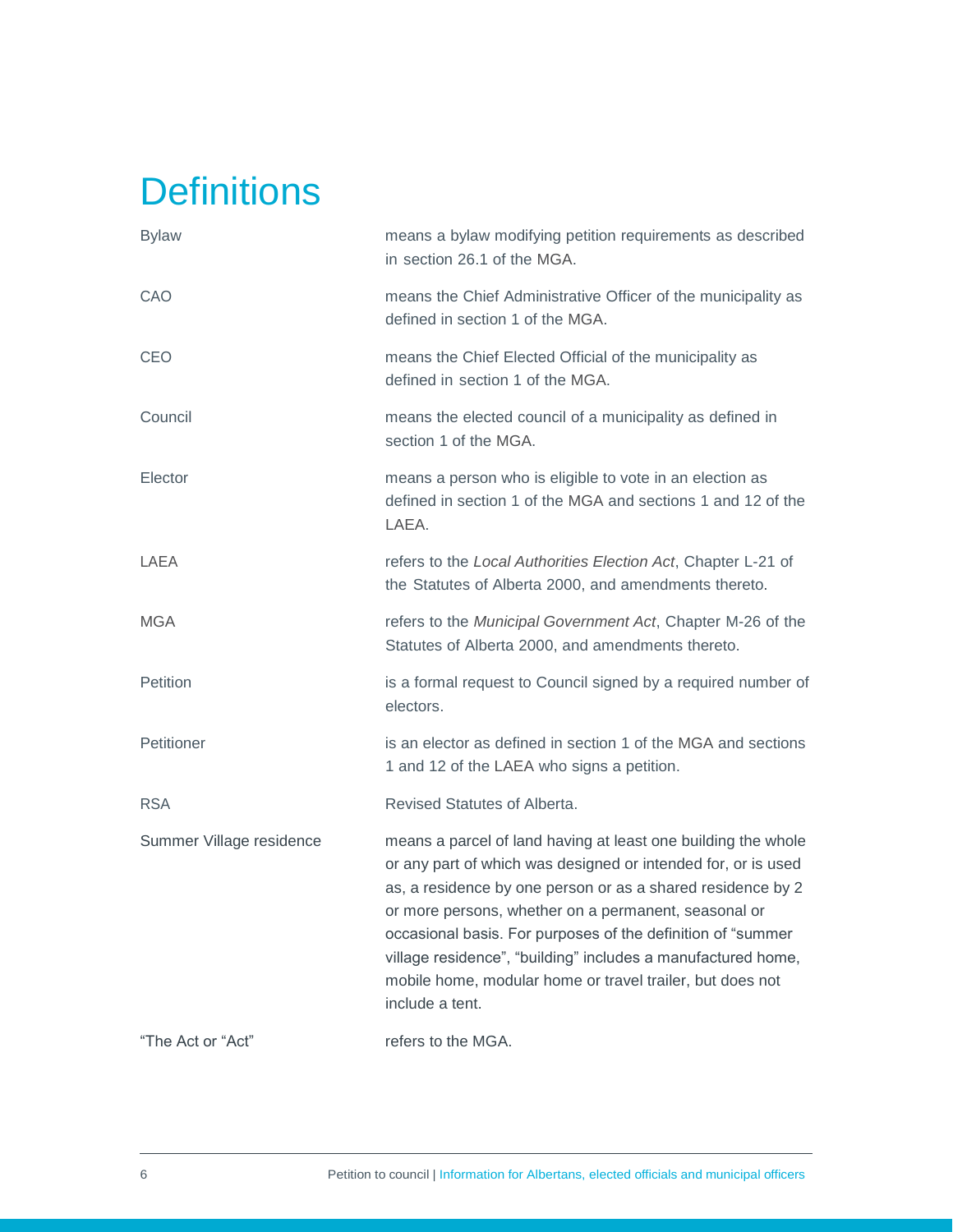Witness **Multiples** means an adult person who claims that he or she was personally present and saw the signatory sign his or her name on the petition.

# <span id="page-6-0"></span>Bylaws Modifying Petition **Requirements**

Section 226.1(1) allows the council of a municipality to pass a bylaw changing certain requirements stated under sections 219 to 226 and section 233(2) of the MGA. A council can now:

- (a) reduce the number of signatures required in section 223(2) of the MGA for petitions to the council;
- (b) allow petitioners to remove their names from petitions to the council by filing a statutory declaration with the CAO within 14 days of the petition being filed.
- (c) provide for petitions to council to be signed electronically and for modification of the requirements in sections 224(2) and (3) and 225(3) of the MGA to the extent the council considers necessary or appropriate for that purpose;
- (d) provide for petitions to be filed with the CAO electronically; and
- (e) extend the time provided in section 233(2) of the MGA for filing petitions with the CAO.

This bylaw cannot be petitioned and must not take effect until 90 days after it is passed.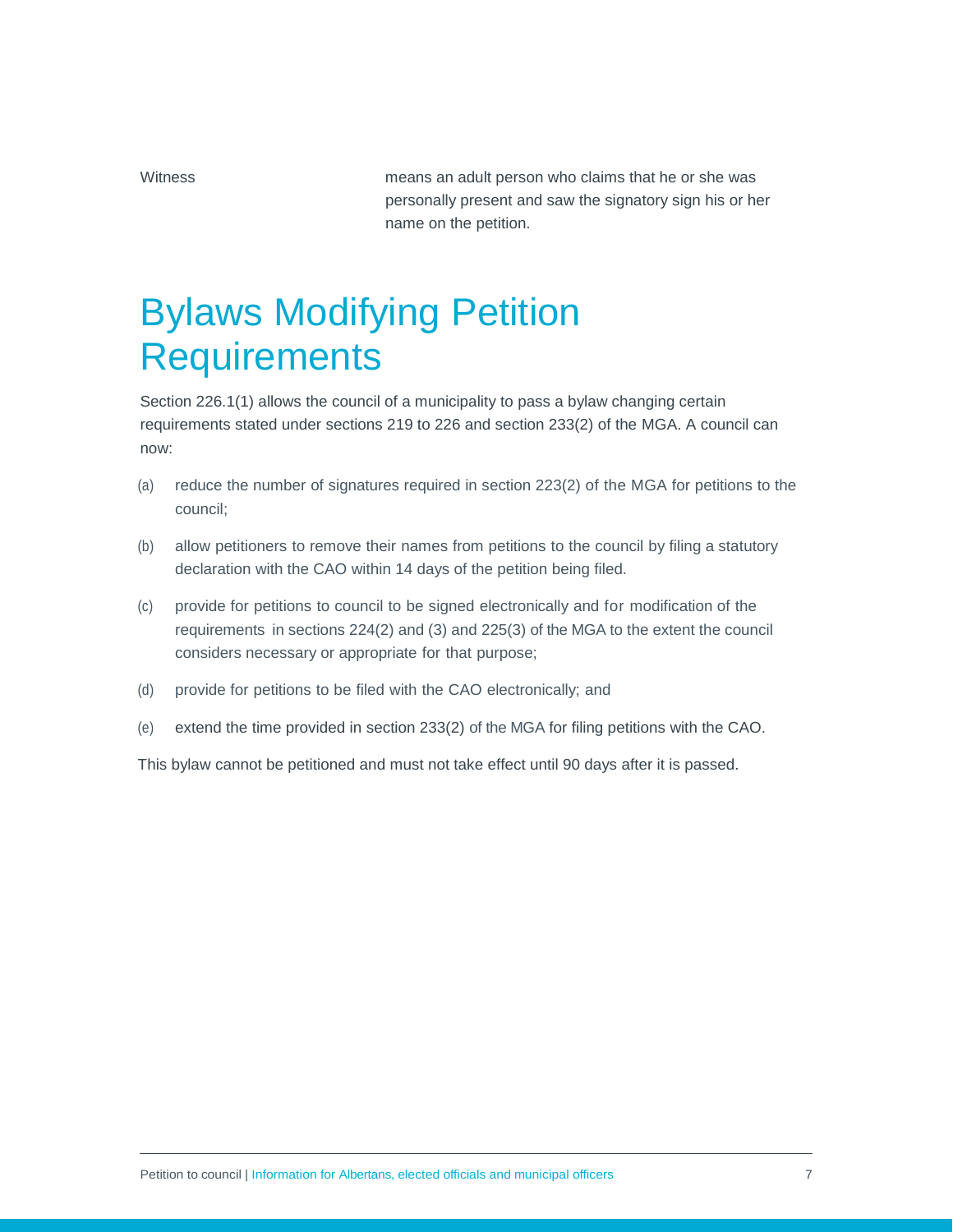# <span id="page-7-0"></span>Protection of Personal Information

Personal information contained in a petition must not be disclosed to anyone except the CAO and the CAO's delegates, and must not be used for any purpose other than validating the petition.

The minimal disclosure that occurs during the collection of signatures is not considered to be a breach of privacy.

Every page of a petition must contain an identical statement outlining the above information.

# <span id="page-7-1"></span>What is a Petition

A petition, within the context of this document and the MGA, is a formal request to those in authority for an action to be taken.

# <span id="page-7-2"></span>Who May Petition

Only the electors of a municipality are eligible to be petitioners. See section 222 of the MGA. Please refer to sections 12 and 47(1) of the LAEA to determine eligibility.

The only exception to the above is where the owners of property can petition in regard to local improvements. See sections 392, 393, and 408 of the MGA.

#### <span id="page-7-3"></span>What can be Petitioned

#### <span id="page-7-4"></span>Limitation on Petitions

Section 231(1) prohibits petitions for a vote on proposed planning, development, and road closure bylaws and resolutions even though they are advertised.

Section 232(2) of the MGA prohibits petitions for new bylaws or against existing bylaws or resolutions under Part 8 (Financial Administration), Part 9 (Assessment of Property), Part 10 (Taxation), Part 17 (Planning and Development) and Part 17.2 (Intermunicipal Collaboration). As well, sections 408 and 409 of the MGA prohibit petitions against necessary local sewer improvements and private connections to water and sewer improvements.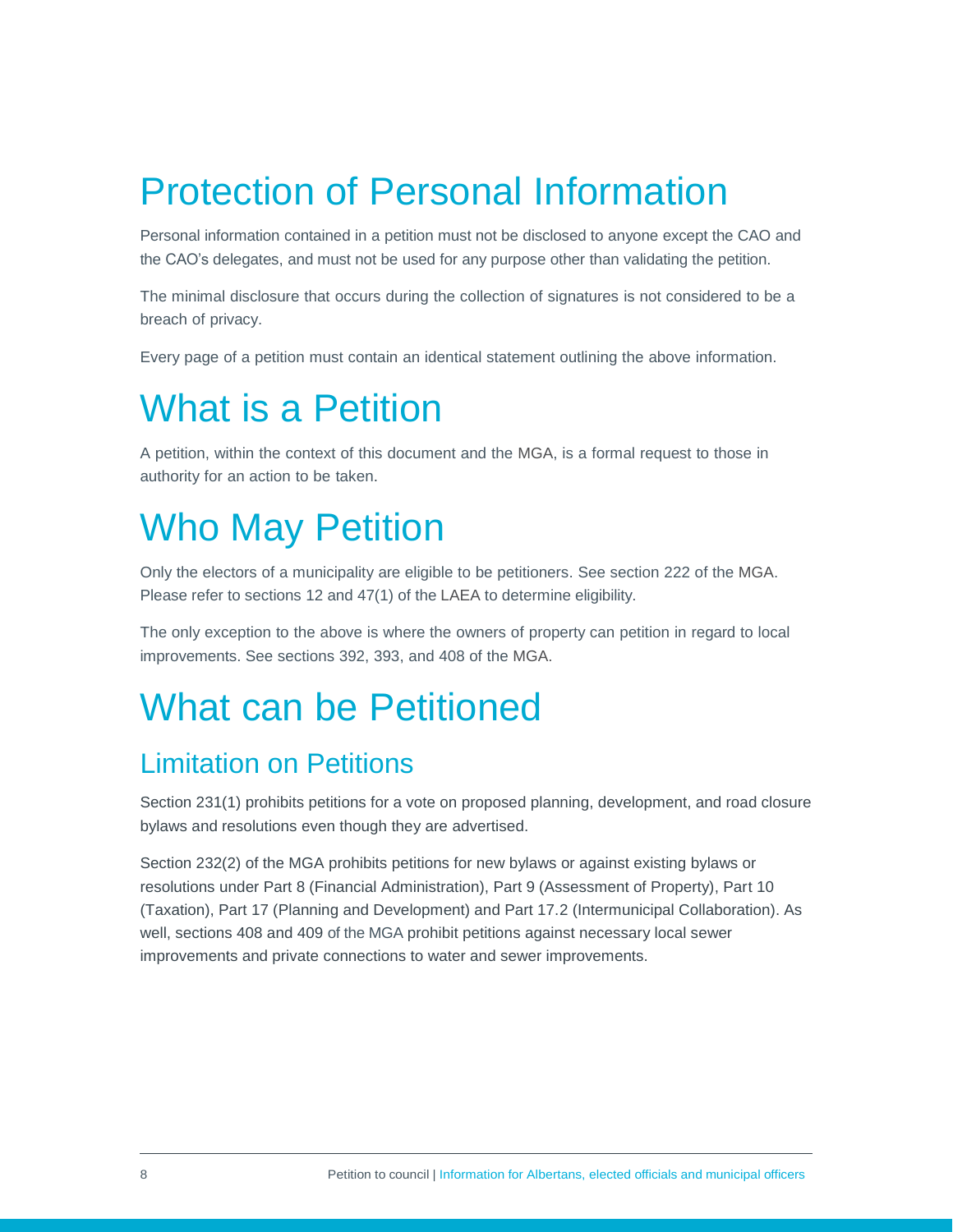#### <span id="page-8-0"></span>Limitations on Time

Petitions for a vote on other bylaws or resolutions that must be advertised, must be submitted to the municipal CAO within a specified time period. A petition to council for a vote of the electors on a proposed bylaw under Part 8 (Financial Administration) is not deemed to be sufficient unless it is filed with the CAO within 15 days of the last date on which the proposed bylaw or resolution is advertised. See section 231(3) of the MGA.

A petition to council for a vote of the electors on a proposed bylaw or resolution that is required to be advertised by another part of the MGA, or another enactment, is not deemed to be sufficient unless it is filed within 60 days of the last date on which it was advertised. See section 231(4) of the MGA.

## <span id="page-8-1"></span>Number of Petitioners Required

A petition is sufficient if it meets the requirements of sections 22 to 226, or where those requirements are modified by a municipal bylaw under section 226.1 of the MGA.

| <b>MGA Section</b> | <b>Purpose of Petition</b>                                                                                                                                                       | <b>Population Requirement</b>                                                                                                                                                                                                   |
|--------------------|----------------------------------------------------------------------------------------------------------------------------------------------------------------------------------|---------------------------------------------------------------------------------------------------------------------------------------------------------------------------------------------------------------------------------|
| Section 232        | New bylaw<br>Amend or repeal an existing<br>bylaw or resolution subject to<br>some limitations<br>Public meeting<br>Public vote on an advertised<br>bylaw or resolution (s. 231) | Electors numbering at least 10% of the<br>municipality's population or in the case<br>of a summer village, **electors equal to<br>at least 20% of the number of summer<br>village residences.                                   |
| Section 392        | Local Improvements                                                                                                                                                               | Two thirds of the owners who would<br>be liable to pay the local improvement<br>tax and the owners who sign<br>represent at least one half of the value<br>of the assessments for the land on<br>which the tax will be imposed. |

The minimum number of petitioners required varies in relation to the purpose and nature of the petition, as outlined in the table below.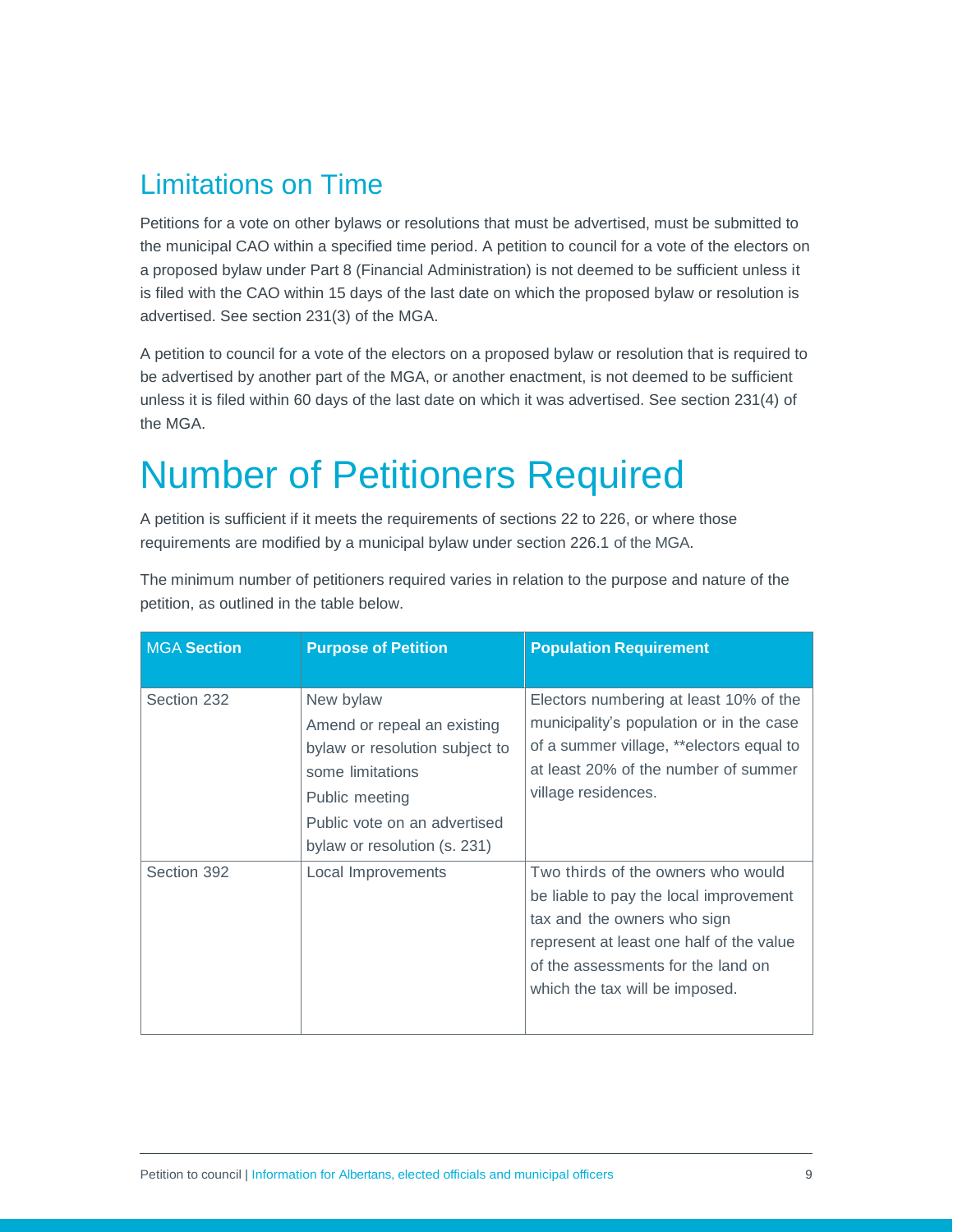Summer village residence is defined at the beginning of this document. The total number of summer village residences can be found on the Municipal Affairs website, on the statistical information page for each summer village.

Elector eligibility is defined in Sections 12, 47 and 48 of the LAEA.

#### <span id="page-9-0"></span>General Requirements

The general requirements for a petition are contained in section 224 of the MGA. Each page of the petition must contain an identical statement of the purpose of the petition. The wording of a petition is very important. It is recommended that legal or professional support be obtained to draft a petition. Witness affidavits must be included with the petition when filed with the CAO. Each page must also contain an identical statement on the protection of personal information.

The petition must include, for each petitioner:

- (a) the printed surname and printed given names or initials of the petitioner,
- (b) the signature of the petitioner,
- (c) the street address of the petitioner (a "Rural Route" or "Post Office Box" address is not sufficient), or the legal description of the land on which the petitioner lives,
	- (c.1) the petitioner's telephone number or e-mail address, if any, and
- (d) the date on which the petitioner signs the petition.

The signature of an adult witness must be included next to each petitioner's signature. Each witness must also take an affidavit that, to the best of the witness's knowledge, the signatures witnessed are those of the persons entitled to sign the petition. A witness should be aware of any requirements modified by a municipal bylaw under section 226.1 of the MGA.

A sample petition format is attached as Appendix D.

#### <span id="page-9-1"></span>Role of a Petition Witness

As a witness to the petitioner's signature, it is your responsibility to determine that each person signing the petition is eligible to do so.

This requires you to determine, at a minimum, that the petitioner is an eligible voter as described in sections 12, 47 and 48 of the LAEA.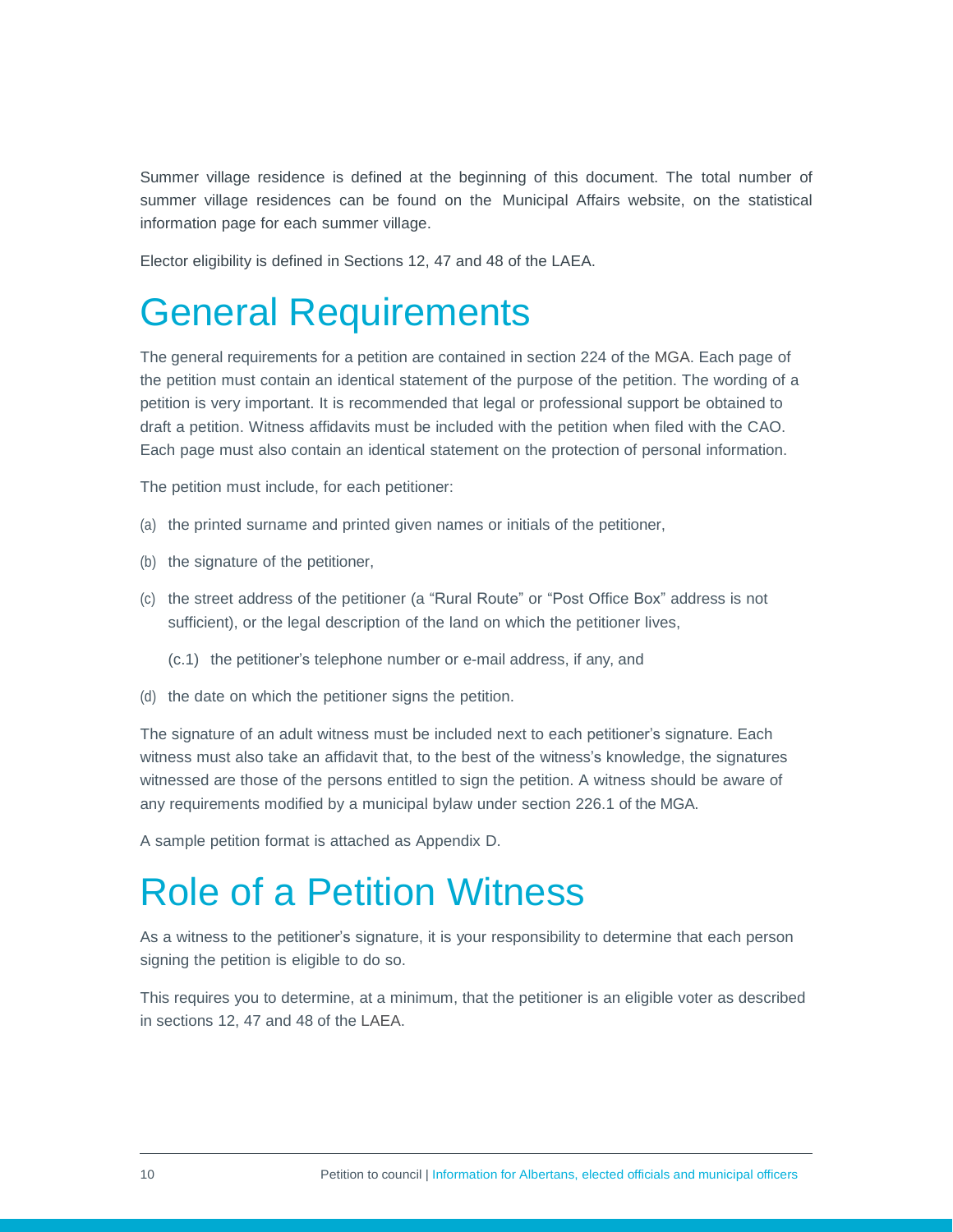The basic requirements are:

Section 47(1) A person is eligible to vote in an election held pursuant to this Act if the person

- (a) is at least 18 years old,
- (b) is a Canadian Citizen, and
- (c) resides in Alberta and the person's place of residence is located in the area on election day.

Section 12(1)(b) of the LAEA outlines the voter requirements for a resident of a summer village as:

- (a) the person is eligible to vote under section 47 of the LAEA,
- (b) the person is 18, a Canadian citizens and is named on a certificate of title as the person who owns property with the summer village, or
- (c) the person is 18, a Canadian citizen and is the spouse or adult interdependent partner or a person referred to in subclause (ii).

As a witness, you must be present and see the person sign the petition document.

A checklist for the petition witness is attached as Appendix B.

A sample witness affidavit is attached as Appendix E.

Upon completion of the petitioning process, and prior to submission, signed affidavits from each witness, and a signed statement of the Representative of the Petitioners, must be attached to the petition.

A sample statement is attached as Appendix F.

The statement must indicate:

- (a) that the person named in the statement is the representative of the petitioners, and
- (b) that the council may direct any inquiries about the petition to the representative.

Be aware of the time constraints mentioned earlier that a petition must be submitted no later than 15 days after the date of the last advertisement for financial borrowing bylaws and resolutions and no later than 60 days after the date of the last advertisement for other bylaws and resolutions. Also note that petitioners cannot sign the petition more than 60 days before the petition is filed.

A final checklist for the representative of the petitioners is attached as Appendix C.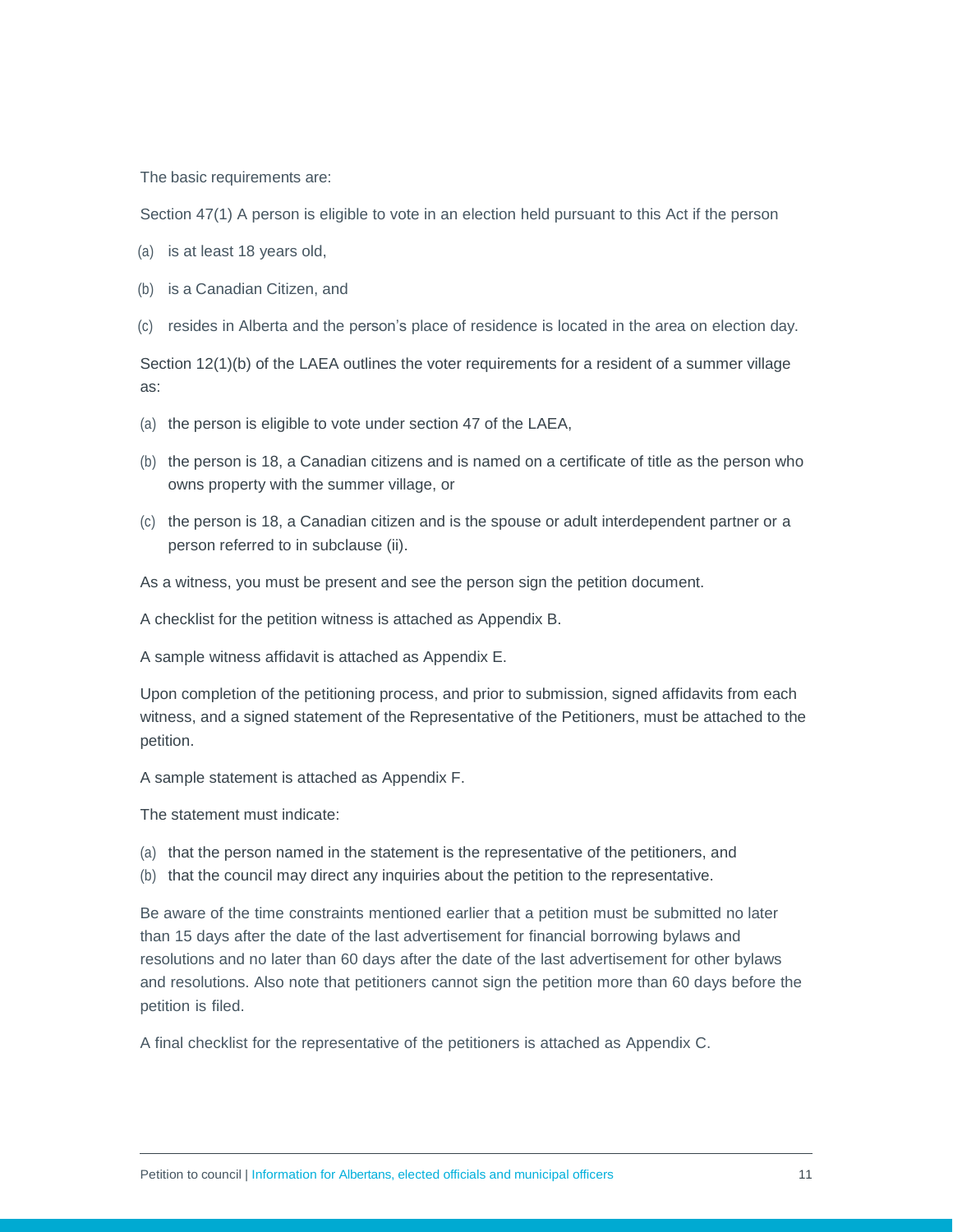## <span id="page-11-0"></span>Determining Sufficiency

A petition to council is filed with the CAO of the municipality, who is responsible for determining the sufficiency of the petition in accordance with section 225 of the MGA.

Names cannot be added or removed from a petition once it has been filed with the CAO unless council has passed a bylaw under section 226.1 allowing it. See section 225(2) of the MGA*.*

The CAO must not count any names that do not comply with the requirements for a petition. These include:

- (a) a signature that is not witnessed,
- (b) a signature on a page that does not have the same purpose statement that is on all other pages,
- (c) a petitioner whose printed name is not included or is incorrect,
- (d) a petitioner whose street address or legal description of land is not included or is incorrect,
- (e) if the date of signing is not included,
- (f) when a petition is restricted to certain persons,
	- (i) who is not one of those persons, or
	- (ii) whose qualifications as one of those persons is not, or is incorrectly, described or set out, or
- (g) who signed the petition more than 60 days before the date on which the petition is filed with the CAO, unless a bylaw under section 226.1(1)(e) of the MGA provides otherwise.

See section 225 of the MGA for complete listing.

Section 226.2(3) also requires that each page of the petition contain an identical protection of personal information statement.

Within 45 days of the date when the petition has been filed, the CAO must make a declaration as to whether or not the petition is sufficient. Se sections 226 and 226.1 of the MGA.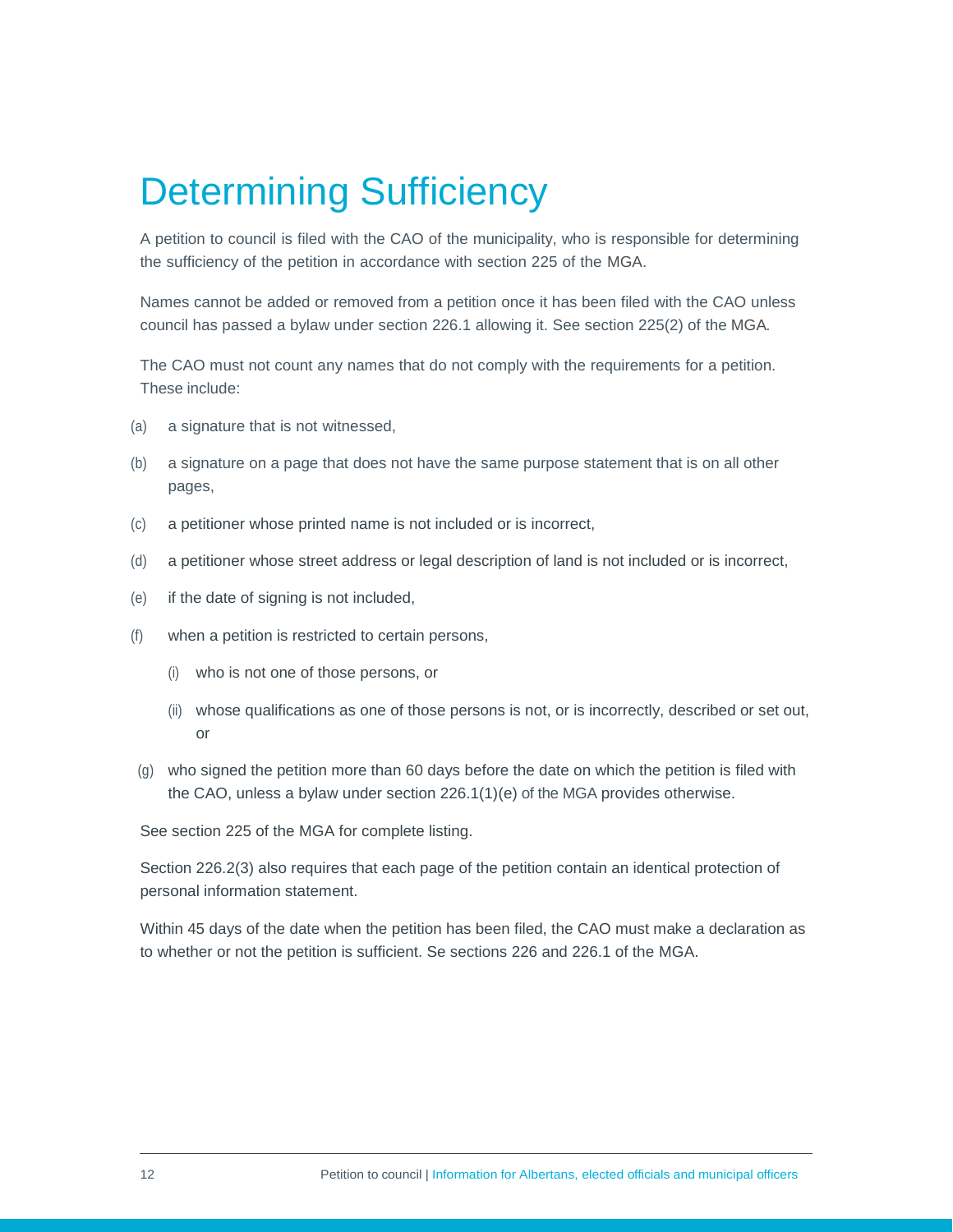## <span id="page-12-0"></span>Response to a Sufficient Petition

The action requested in a petition directed to the local council requires a response. The response time or action varies with the nature and subject matter.

Two specific examples are:

a) Council receives a petition under section 231 of the MGA for a vote on an advertised proposed bylaw.

Action: Council must decide not to proceed with the bylaw or must submit the bylaw to a vote of the electors within 90 days after the CAO declares the petition sufficient. If Council submits the bylaw to a vote of the electors, and the vote does not approve the bylaw, all previous readings of the bylaw are rescinded and council cannot give the bylaw any more readings. Council must proceed to pass the bylaw if it is approved by a vote of the electors.

b) Council receives a petition under section 232 of the MGA for a new bylaw, an amendment or repeal of a bylaw or resolution on a matter that is within the jurisdiction of council. A petition under section 232 of the MGA is not sufficient unless it filed with the CAO within 60 days after the day on which that bylaw or resolution was passed or, where a bylaw under section 226.1(1)(a) extends that period, within the extended period.

Action: Council must, within 30 days of the CAO declaring the petition to be sufficient, give first reading to the bylaw. Council then has the option of passing the bylaw within 30 days of the date of the first reading, or putting the bylaw to a vote of the electors within 90 days of the date of first reading. Council is bound by the results of a vote of the electors.

#### <span id="page-12-1"></span>Public Vote Bylaws

Council is bound by the results of the vote of the electors under sections 233 and 234 of the MGA. Section 234 of the MGA also outlines the time periods that must be adhered to when petitioning on bylaws that were previously subjected to a public vote.

Section 239 of the MGA states that a council may refuse to receive petitions on the same or similar subject for a period of one year following a vote of the electors.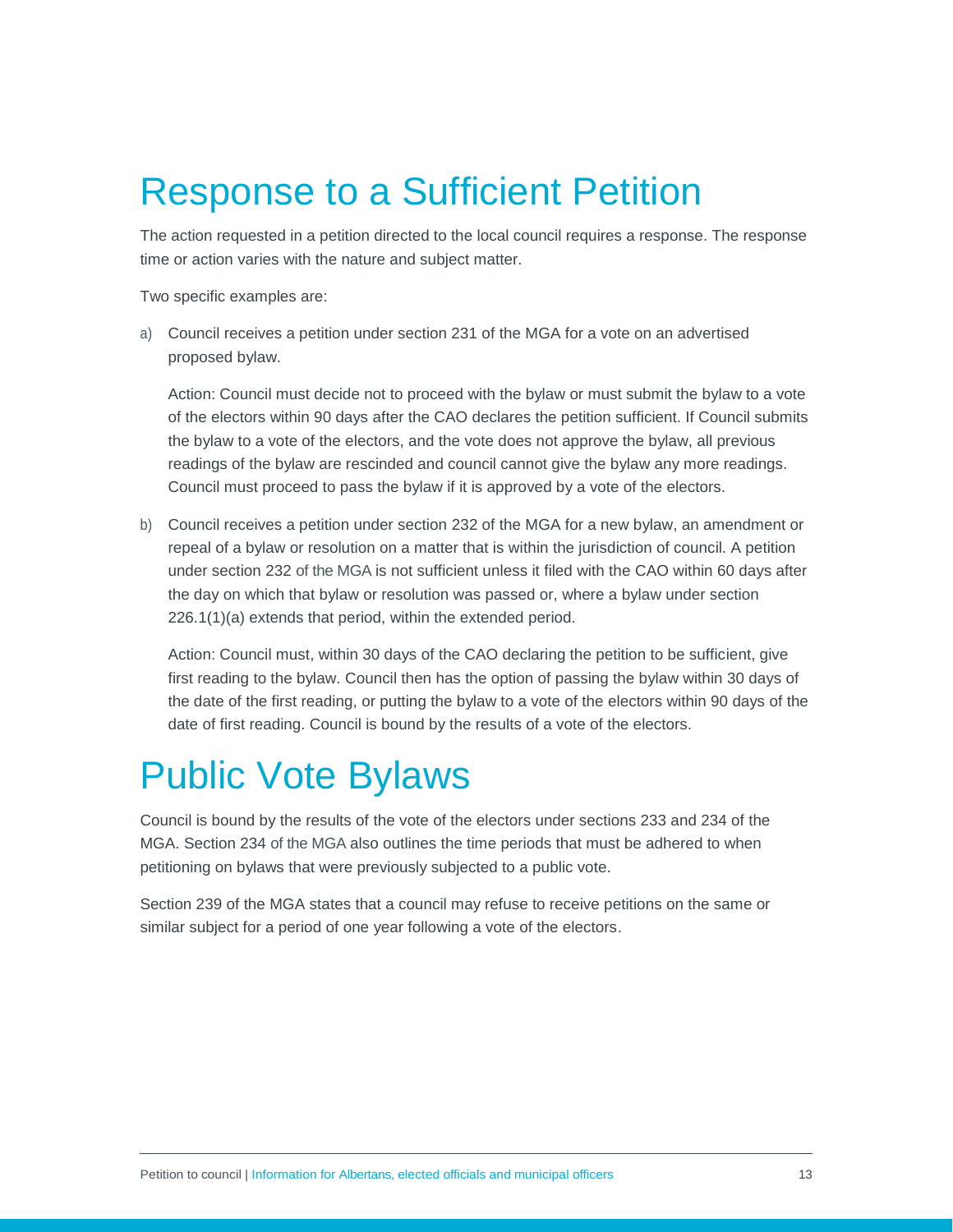# <span id="page-13-0"></span>Delay of a Vote of the Electors

Section 238 of the MGA states that if a valid petition requiring a vote of the electors is received within 12 months before a general election, council may delay the vote to coincide with the general election.

# <span id="page-13-1"></span>Clean Energy Improvements

Ratepayers can petition for a municipality to pass a clean energy improvement tax bylaw, or amend or repeal an existing bylaw under section 390.8 of the MGA. Petitions for these improvements must meet the criteria set out in section 224 of the MGA to be sufficient, unless the municipality has passed a bylaw modifying the requirements under section 226.(1). See sections 390.1 through 390.9 for further information.

# <span id="page-13-2"></span>Petitions for Local Improvements

Ratepayers can petition for local improvements under section 393 of the MGA. Petitions for local improvements must meet the criteria set out in section 392 of the MGA to be sufficient. In addition to meeting the general rules for petitions, a local improvement petition must:

- (a) be signed by two thirds of the owners who would be liable to pay the local improvement; and
- (b) represent at least half of the assessed value of the parcels against which the local improvement is to be applied.

Council can, under section 408 of the MGA, impose a local improvement for a sewer if council considers it to be in the public interest and the construction is recommended by a health officer. There is no right to petition against the local improvement in this instance.

Section 409 of the MGA also allows council to assess the cost of constructing private connections for local improvements against the properties involved without the right of petition.

# <span id="page-13-3"></span>Additional Information

If you have further questions after reading the applicable sections of the MGA and the LAEA, and reviewing this handout, please contact the Municipal Capacity and Sustainability Branch of Alberta Municipal Affairs at 780-427-2225, toll-free in Alberta by dialing 310-0000 first.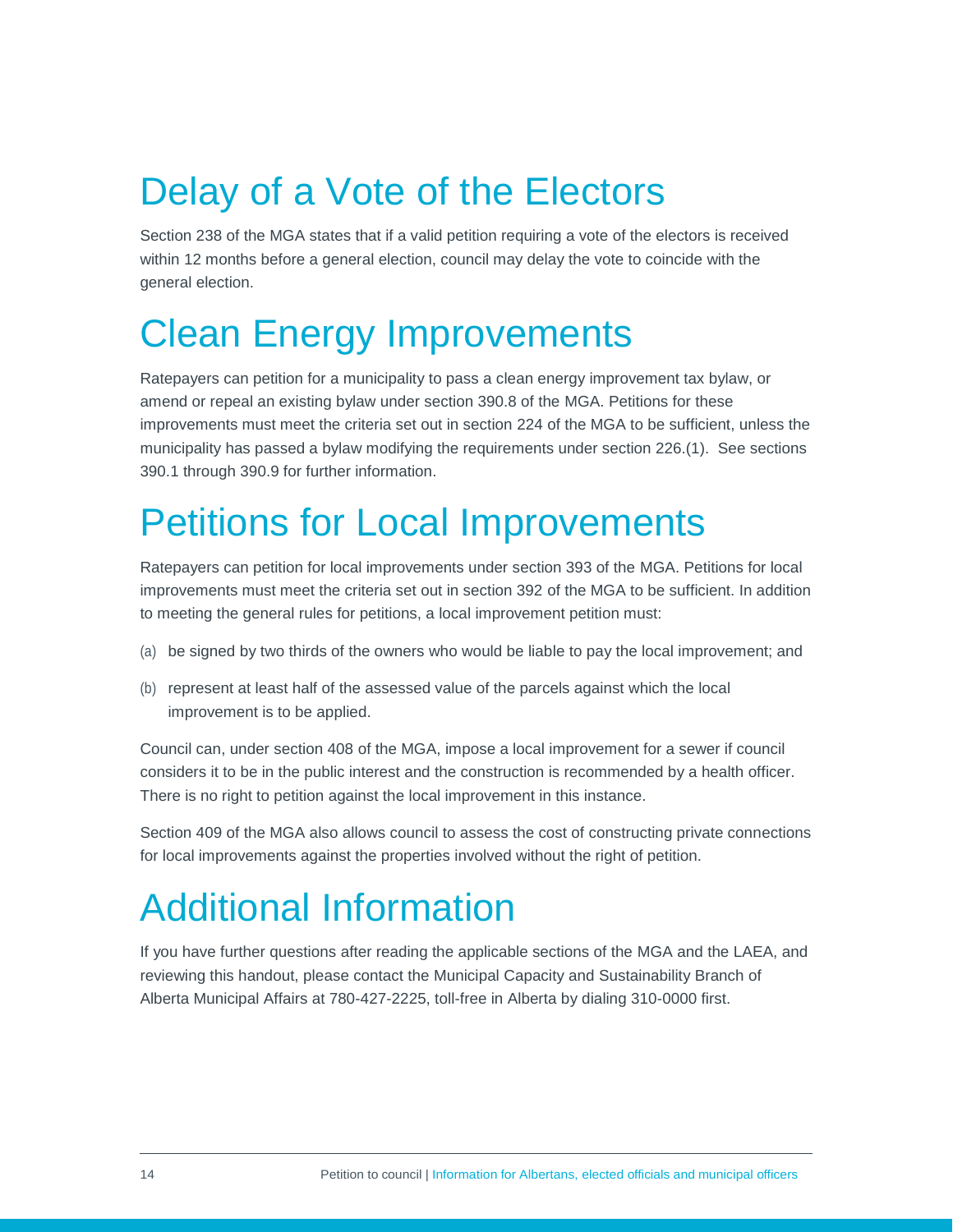# <span id="page-14-0"></span>Appendices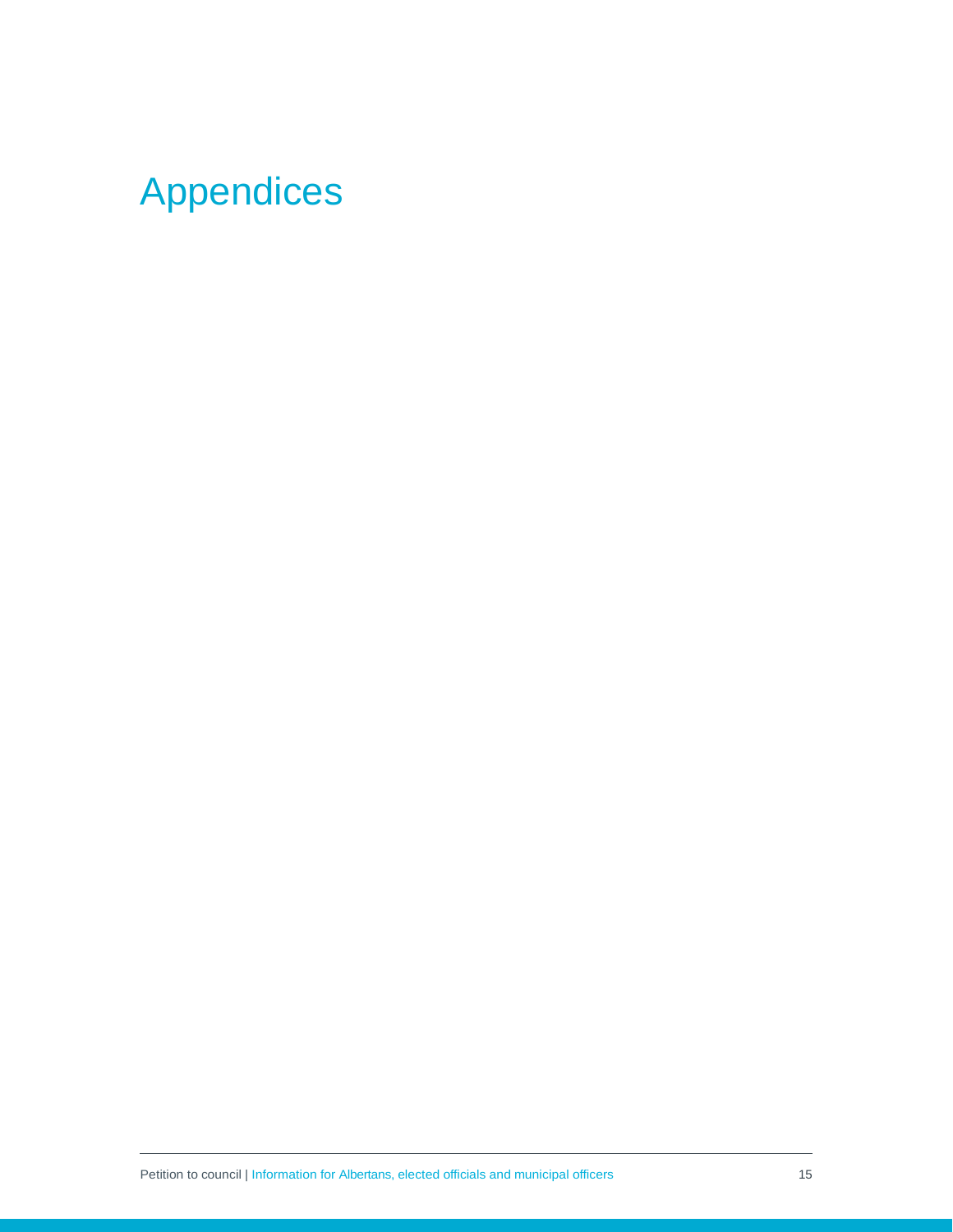#### <span id="page-15-0"></span>Appendix A – References to Petitions

Identification of the pertinent sections of the *Municipal Government Act* in regard to petitions.

- rules and scope of petitions
- sufficiency requirements for a petition
- who can petition
- the normal number of petitioners required
- requirements for petition statement, signatures and documents
- counting petitioners to determine sufficiency
- reporting on the sufficiency of a petition
- 226.1 bylaws modifying petition requirements
- 226.2 protection of personal information in petitions
- petition council to hold a public meeting
- petition for a vote on an advertised bylaw or resolution
- petition for a new bylaw, or to amend or repeal a bylaw or resolution
- council's duty on receiving a valid petition
- petitions respecting "public vote bylaws"
- council requirement to comply with a vote on a question
- criteria to delay a vote of electors to a general election
- time limitations on petitions dealing with the same or a similar subject
- minimum times for changes to public vote bylaws
- 390.8 Petitions regarding clean energy improvement taxes
- petition rules modified for petitions for local improvements
- owners can petition for local improvements
- prohibition against petitioning against a local improvement or sewers in special circumstances
- prohibition against petitioning against the cost of connections to a local improvement
- inclusion of an outline of the petitioning procedures in the advertising requirements for a bylaw or resolution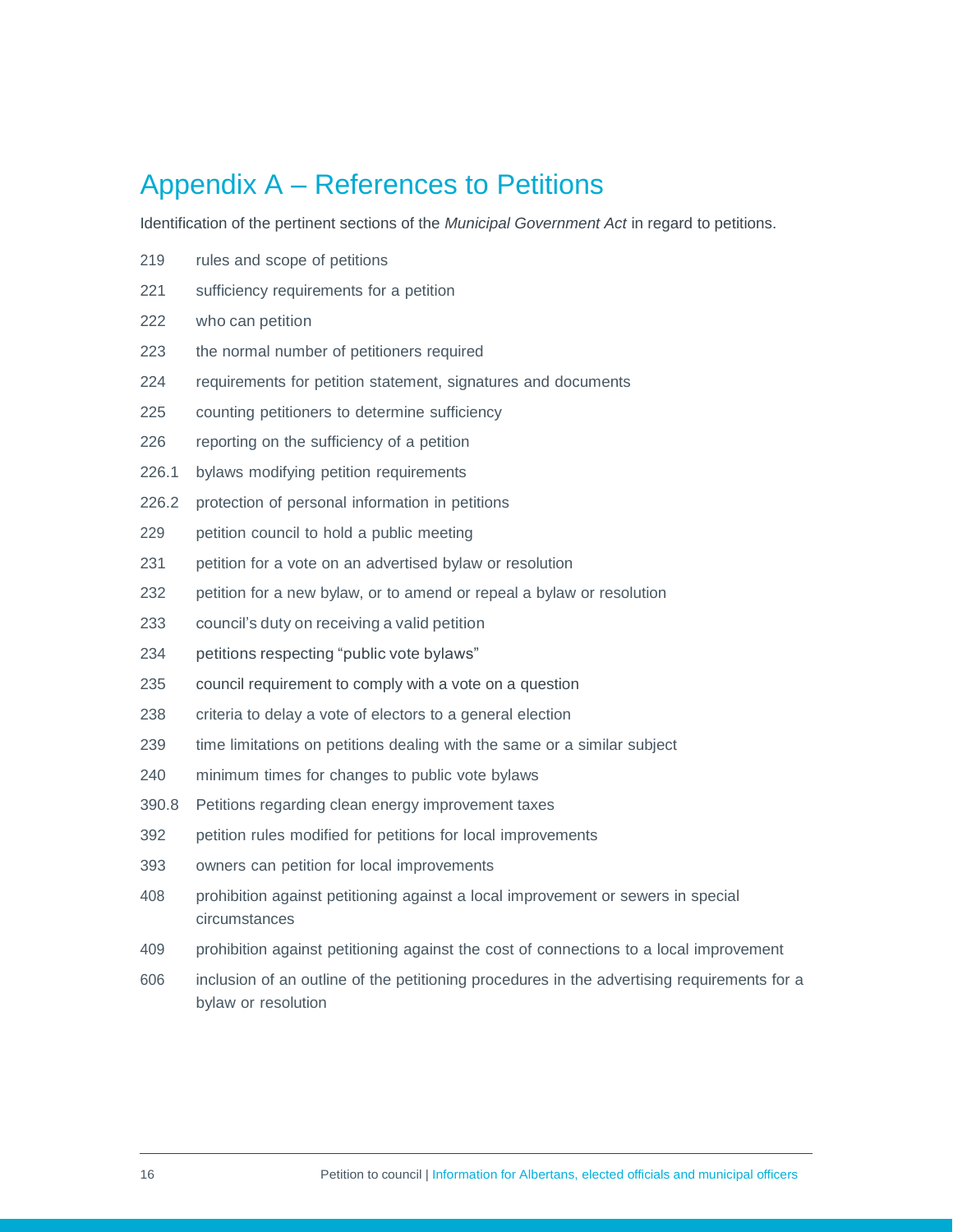#### <span id="page-16-0"></span>Appendix B – Witness Check List

#### **Prior to Collecting Signatures**

- Read the relevant sections of the *Municipal Government Act* and the *Local Authorities Election Act.*
- Ensure you have read and understand the Witness Affidavit prior to collecting any signatures. (Appendix E)

#### **During the Collection of Signatures**

- $\Box$  Ensure each petitioner signature that you witness is an eligible elector of the municipality by asking if they are:
	- o A Canadian citizen, over 18 years of age, and a resident of the municipality, *and in the case of a summer village, an owner of the property.*
- $\Box$  Ensure you personally see the petitioner complete the petition document.

#### **After Collecting Signatures**

 $\Box$  Ensure you complete the Witness Affidavit (Appendix E), and that it is properly signed by a Commissioner for Oaths.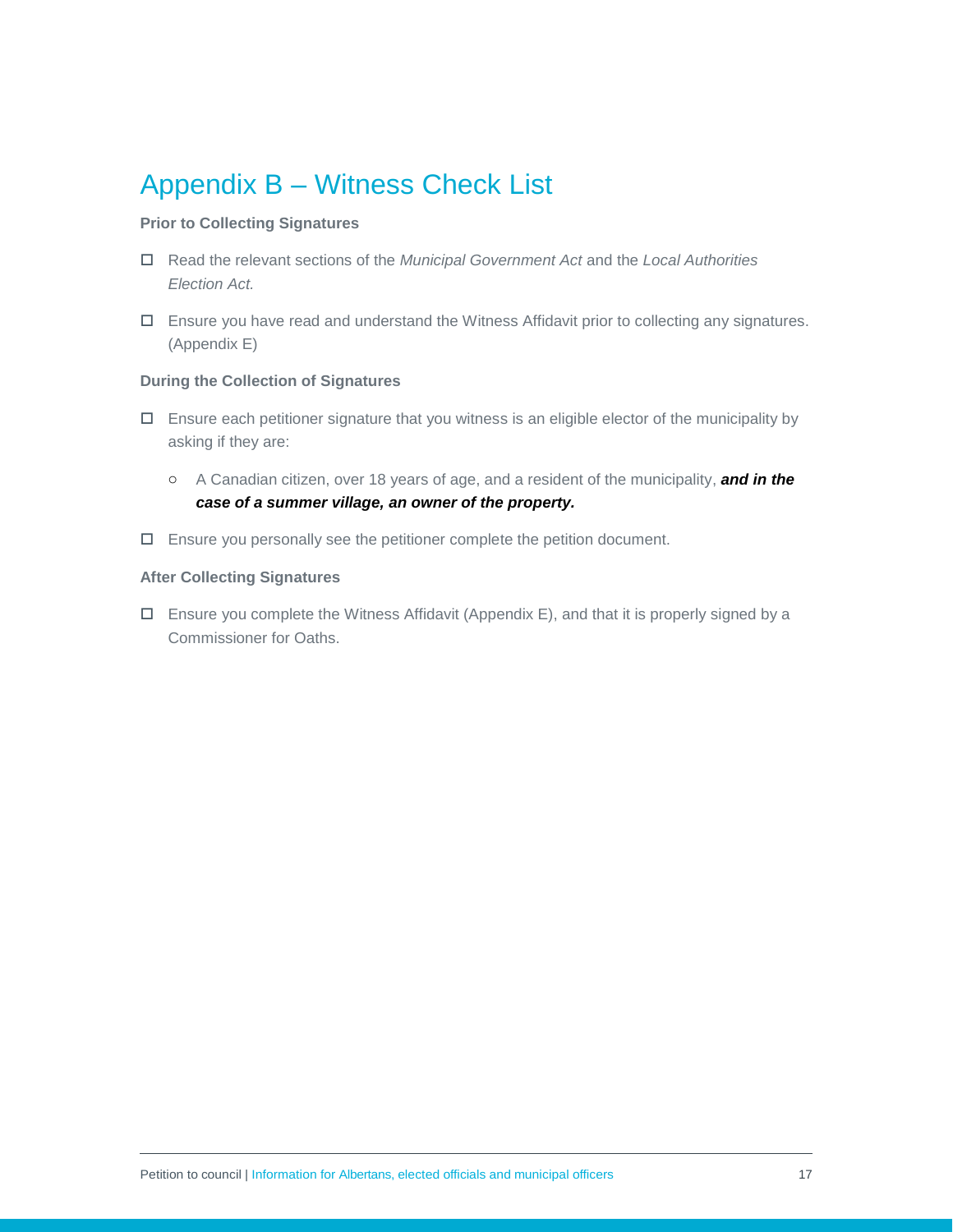#### <span id="page-17-0"></span>Appendix C – Representative of Petitioners Check List

- Read the relevant sections of the *Municipal Government Act* and the *Local Authorities Election Act*. Ensure you are aware of any municipal bylaw regarding petition requirements.
- $\Box$  Be aware of the number of signatures required for the type of petition you are presenting.
- $\square$  Ensure the Witnesses are aware of their responsibility.

When a petition is received by the CAO, it **must** include:

- $\Box$  Each page of the petition must contain an identical statement of the purpose of the petition (Appendix D).
- $\Box$  Each page of the petition must contain an identical statement of the protection of personal information on petitions (Appendix D).
- $\Box$  A completed Witness Affidavit for each witness (Appendix E), properly signed by a Commissioner for Oaths.
- A signed and dated Statement of Representative Petitioners (Appendix F).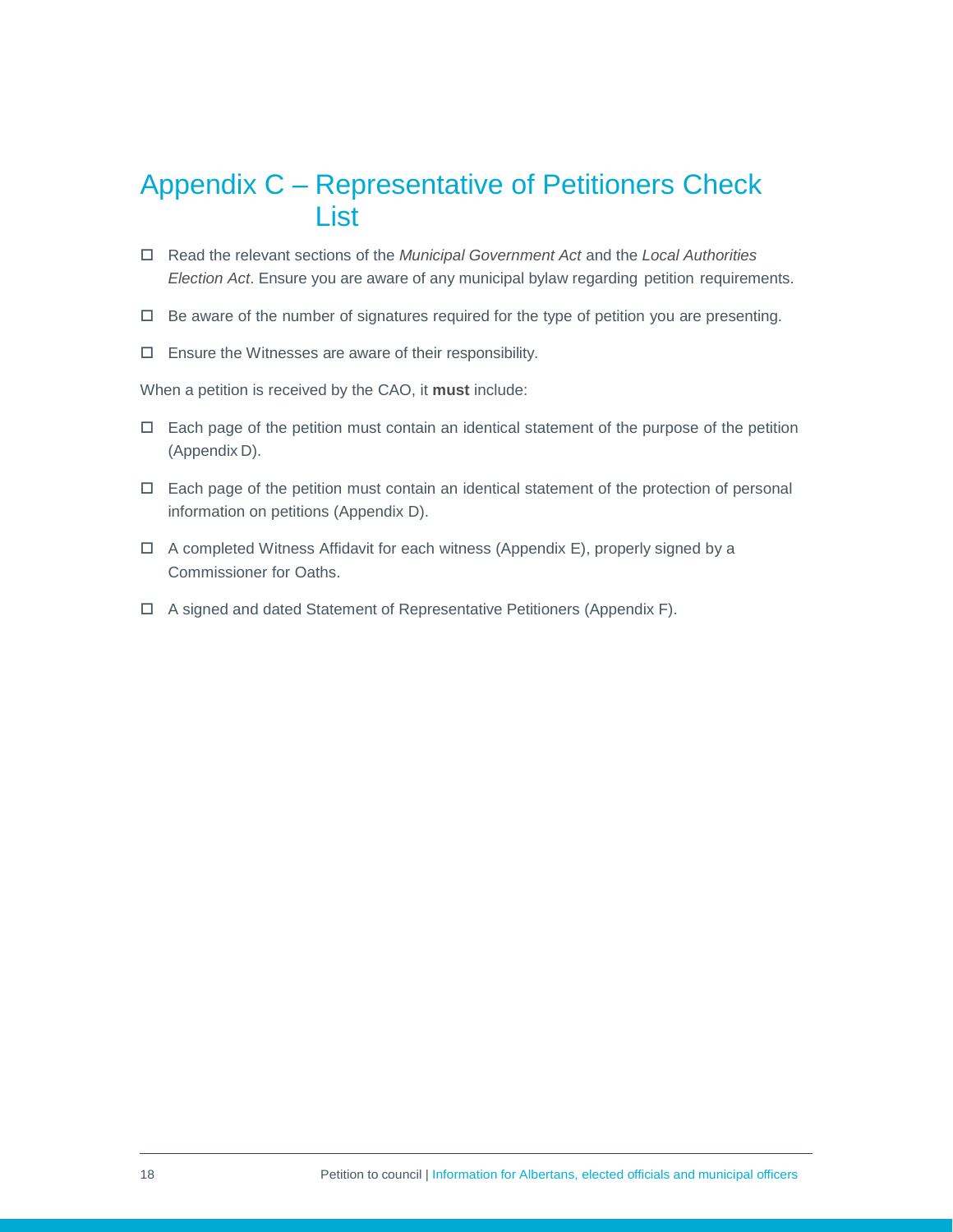The personal information contained in this petition will not be disclosed to anyone except the chief administrative officer and the chief administrative officer's delegates, and will not be used for any purpose other than validating the petition.

#### Appendix D – Petition by Electors

Page \_\_\_\_\_

(pursuant to the *Municipal Government Act* and amendments thereto)

To: The Council of the (type of municipality) of (name of municipality), in the Province of Alberta.

The undersigned persons, being electors of the (type of municipality) of (name of municipality), in the Province of Alberta, hereby petition the council of (name of municipality) for/to:

*Accurately state purpose and objectives of Petition in this space.*

**EACH PETITIONER, by signing this petition, certifies that he (or she) is an elector of the (type of municipality) of (name of municipality).**

<span id="page-18-0"></span>

| Signature of Petitioner | <b>Printed Name</b> | Street Address or             | Phone Number | <b>Email Address</b> | I am an elector of   | Date | Signature of Adult Witness |
|-------------------------|---------------------|-------------------------------|--------------|----------------------|----------------------|------|----------------------------|
|                         |                     | <b>Legal Land Description</b> |              |                      | this municipality    |      |                            |
|                         |                     |                               |              |                      | $\Box$ Yes $\Box$ No |      |                            |
|                         |                     |                               |              |                      | $\Box$ Yes $\Box$ No |      |                            |
|                         |                     |                               |              |                      | $\Box$ Yes $\Box$ No |      |                            |
|                         |                     |                               |              |                      | $\Box$ Yes $\Box$ No |      |                            |
|                         |                     |                               |              |                      | $\Box$ Yes $\Box$ No |      |                            |

#### **NOTES:**

- 1. This form is a suggested form only and is prepared by Alberta Municipal Affairs for the information and convenience of interested individuals. It has no legislative effect. For certainty, **legal advice should be sought when a petition is being considered**.
- 2. Each page of the petition shall contain accurate and identical statements of the purpose and objectives and on personal information privacy.
- 3. In the absence of a street address, specify the legal description of the property on which the petitioner resides.
- 4. **Each petitioner shall indicate that they are an eligible elector of the municipality by checking this field**. A Canadian citizen, over 18 years of age, and a resident of the municipality. (See Sections 12, 47 and 48 of the *Local Authorities Election Act* for further information.)
- b) Each person witnessing a signature on the petition is required to sign an Affidavit that to the best of their belief, the persons whose signatures they witnessed are electors of the municipality. See Appendix E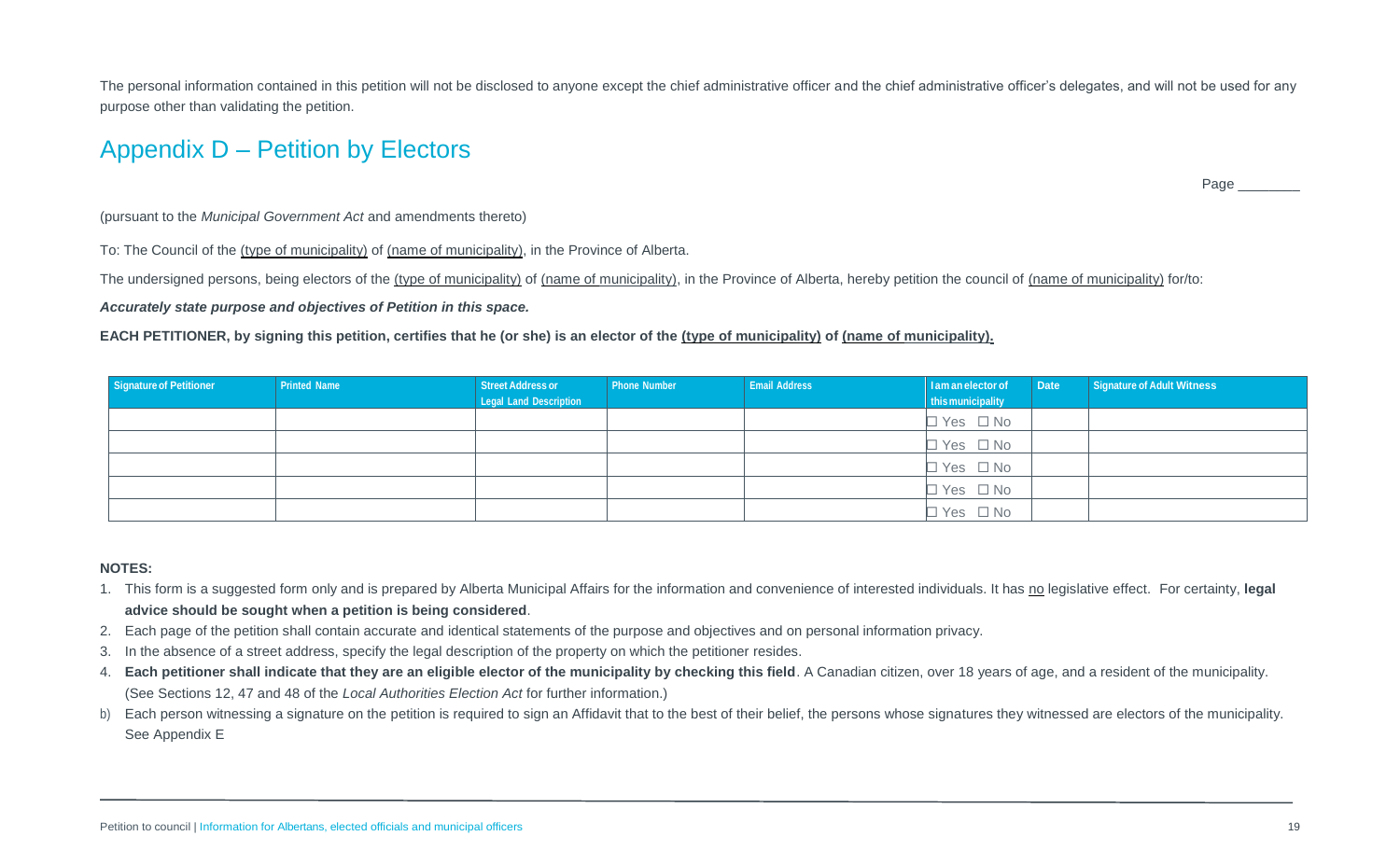#### <span id="page-19-0"></span>Appendix E – Witness Affidavit **AFFIDAVIT**

I, (name) **Fig. 2**, pursuant to the *Municipal Government Act* and amendments thereto, of the (type of municipality) of (name of municipality), in the Province of Alberta, MAKE OATH AND SAY:

- 1. THAT I was personally present and did witness those signatures on the attached petition where I have signed my name as an adult person.
- 2. THAT to the best of my knowledge the persons whose signatures I have witnessed on this petition are electors of the (name of municipality).
	- a. An eligible elector, at a minimum, is a Canadian citizen, over 18 years of age, and a resident of the municipality. (See Sections 12, 47 and 48 of the *Local Authorities Election Act* for further information.)
	- b. I personally observed each person complete the petition document.

| SWORN (or affirmed) before me at   |                                                                                                                                |                                                                      |
|------------------------------------|--------------------------------------------------------------------------------------------------------------------------------|----------------------------------------------------------------------|
| in the Province of Alberta,        |                                                                                                                                |                                                                      |
|                                    |                                                                                                                                | (Signature of person who<br>witnessed signatures on the<br>petition) |
| $20$ .                             |                                                                                                                                |                                                                      |
| in and for the Province of Alberta | A Commissioner for Oaths/Notary Public                                                                                         |                                                                      |
|                                    | *(PRINT OR STAMP NAME HERE)                                                                                                    |                                                                      |
|                                    |                                                                                                                                |                                                                      |
|                                    | MY APPOINTMENT EXPIRES <b>NAME ASSESS</b>                                                                                      |                                                                      |
|                                    | $\mathbf{r}$ , and $\mathbf{r}$ , and $\mathbf{r}$ , and $\mathbf{r}$ , and $\mathbf{r}$ , and $\mathbf{r}$ , and $\mathbf{r}$ |                                                                      |

\*(Must be legibly printed or stamped).